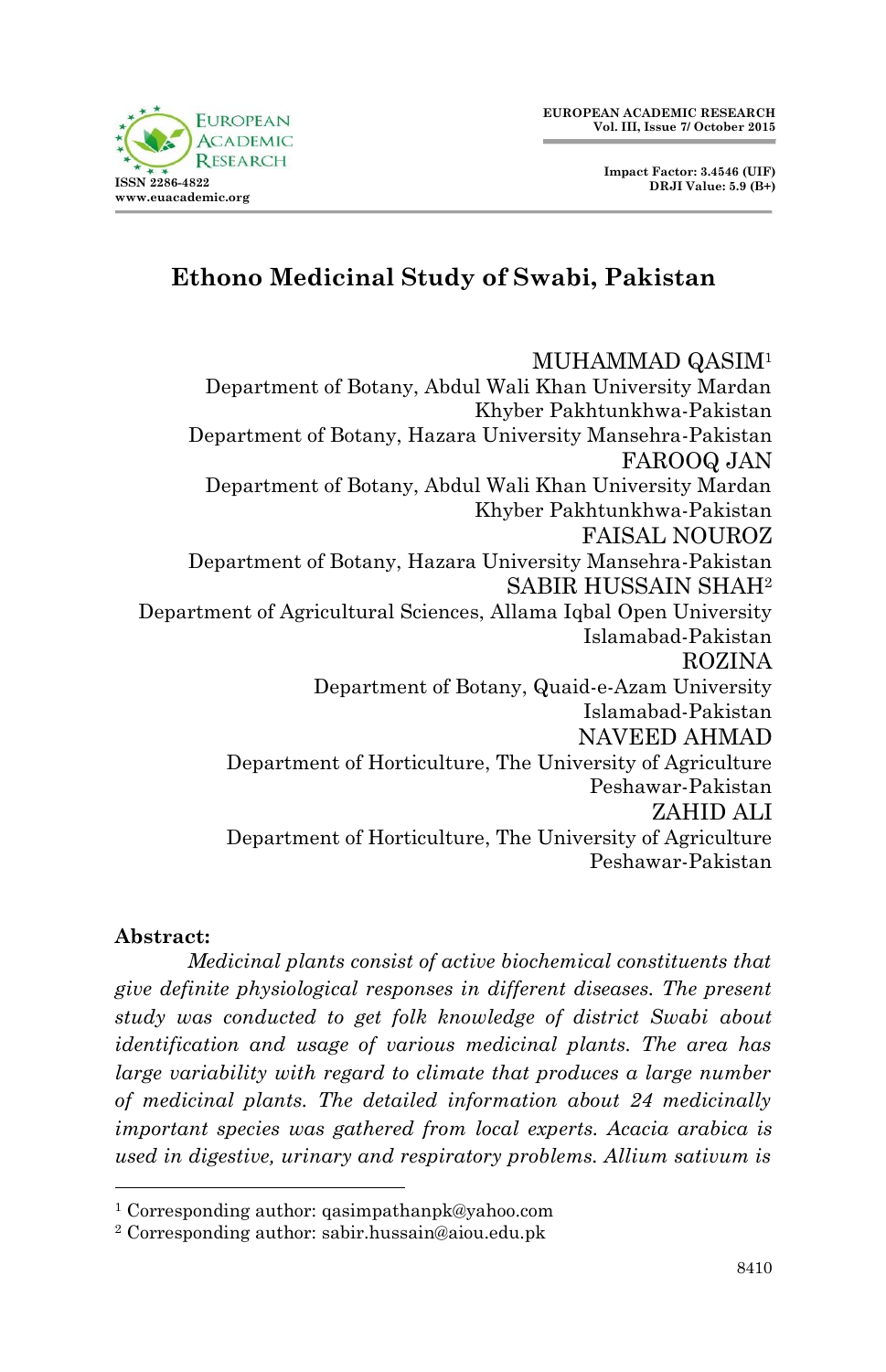*used in cholera, hypertension, chronic cough and asthma. Aloe vera has healing properties and facilitates healing of any kind of skin wound. Amaranthus spinosus have antioxidant, anti-malarial and anti-inflammatory properties. Bauhinia variegata acts as a remedy in skin problem especially skin discoloration and also in bluntness. Cannabis sativa exudes are used as stimulant, analgesic and antispasmodic. Capsella bursa is used for internal and external bleeding, diarrhea and reduces high blood pressure. Chenopodium album is used for peptic ulcer, dyspepsia and hepatitis. Cichorium intybus root is used in the treatment of jaundice and liver enlargement. During this study, botanicals with known medicinal values were greatly influenced by gender, site and age; the latter was the most significant factor in Swabi. The outcomes of this study shows that Pakistan has medicinally rich flora that possesses great potential for using as antibiotic substitutes, and it is also desirable to explore the mystery of unknown flora for curing various diseases.*

**Key words:** Chemical constituents, District Swabi-Pakistan, Ethno medicinal, Folks, Medicinal plants, Mercuric chloride

## **INTRODUCTION**

Those plants which have active ingredients for the treatment of certain diseases are known as medicinal plants or herbs. In other words, the plants which have healing properties are termed as medicinal plants (Napar *et al.,* 2012). The basic human protective and remedial health needs have been meeting by botanicals since ancient times (Farombi, 2003; Karatas and Aasim, 2014; Jan *et al.,* 2015). More than nine thousand plants have been estimated to possess medicinal potentials, throughout the world. These plants have been extensively used in crude form at household level as well as by the traditional medicine practitioners such as Unani, Chinese Medicine and Japanese System (Malik *et al.,* 2005; Mazid *et al.,* 2012).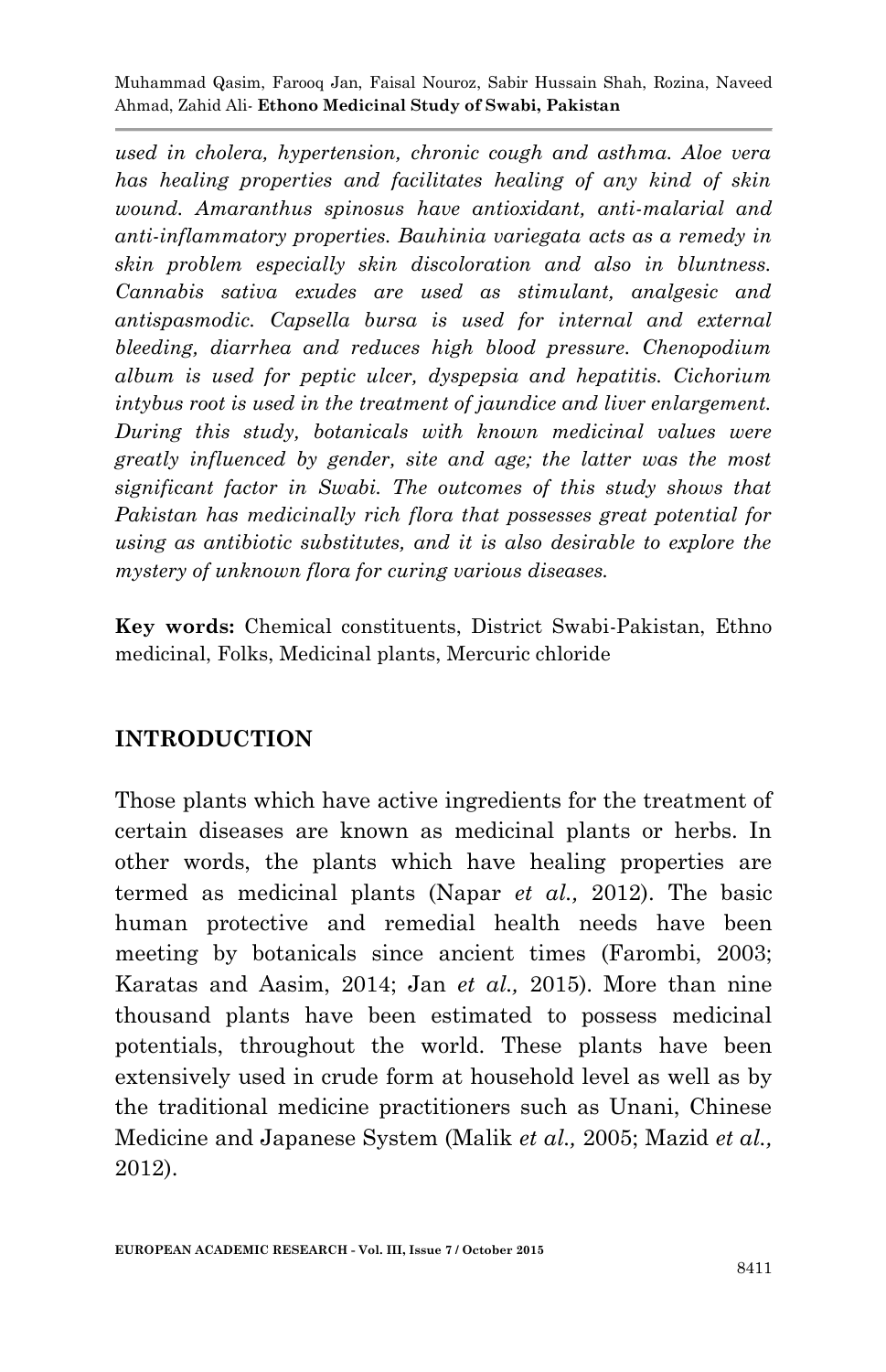The phytochemistry and pharmacognosy are the two important disciplines used in the science of the medicinal plants. Medicinal plants consist of active biochemical constituents and give a definite physiological response in different diseases in humans as well as in animals. So, photochemistry is a division of chemistry which concerns with chemical processes of plant life and also with the chemical compounds yielded by plants, while the molecules characteristically in plants are called phytochemicals. The medicinal plants produce various phytochemicals like alkaloids, carotenoids, flavonoids, fatty acids, terpenoids, polysaccharides and aromatic compounds (Gunduz, 2013). Pharmacognosy is derived from the Greek word "pharmakon" which means drug and "gnosis" means knowledge, so it is the branch of medicine and biology which concerns with the study of the action of drug, in other words it is the study of the interactions that takes place between the living organisms and chemicals that produce normal or abnormal biochemical function is known as pharmacognosy (Fatima *et al.,* 2013).

The various medicinal plants in form of trees, herbs, shrubs, climbers, rhizomes, bulbs and grasses are used for the preparation of medicines. For the treatment of external or internal illness, various medicines are prepared from specific parts of plants like roots, barks, floral parts, leaves and buds (Mathew and Abraham, 2006). In literature, a large number of diseases namely stomach ailments, headache, sore of eyes, common cold, heart burn, brain diseases, ulcers, diarrhea, different kinds of fevers, skin diseases and diabetes etc have been reported to treat with the applications of specific herbal medicines (Jin *et al.,* 2006; Radad *et al.,* 2006). Medicinal plants are also a rich source of antioxidants that enhance the antioxidant efficiency of plasma and hence reduce the risk of cancer and heart diseases (Prior and Cao, 2000).

Pakistan has about 50000 registered practitioners of traditional medicine called Tebb-e-Unani and 60 percent of its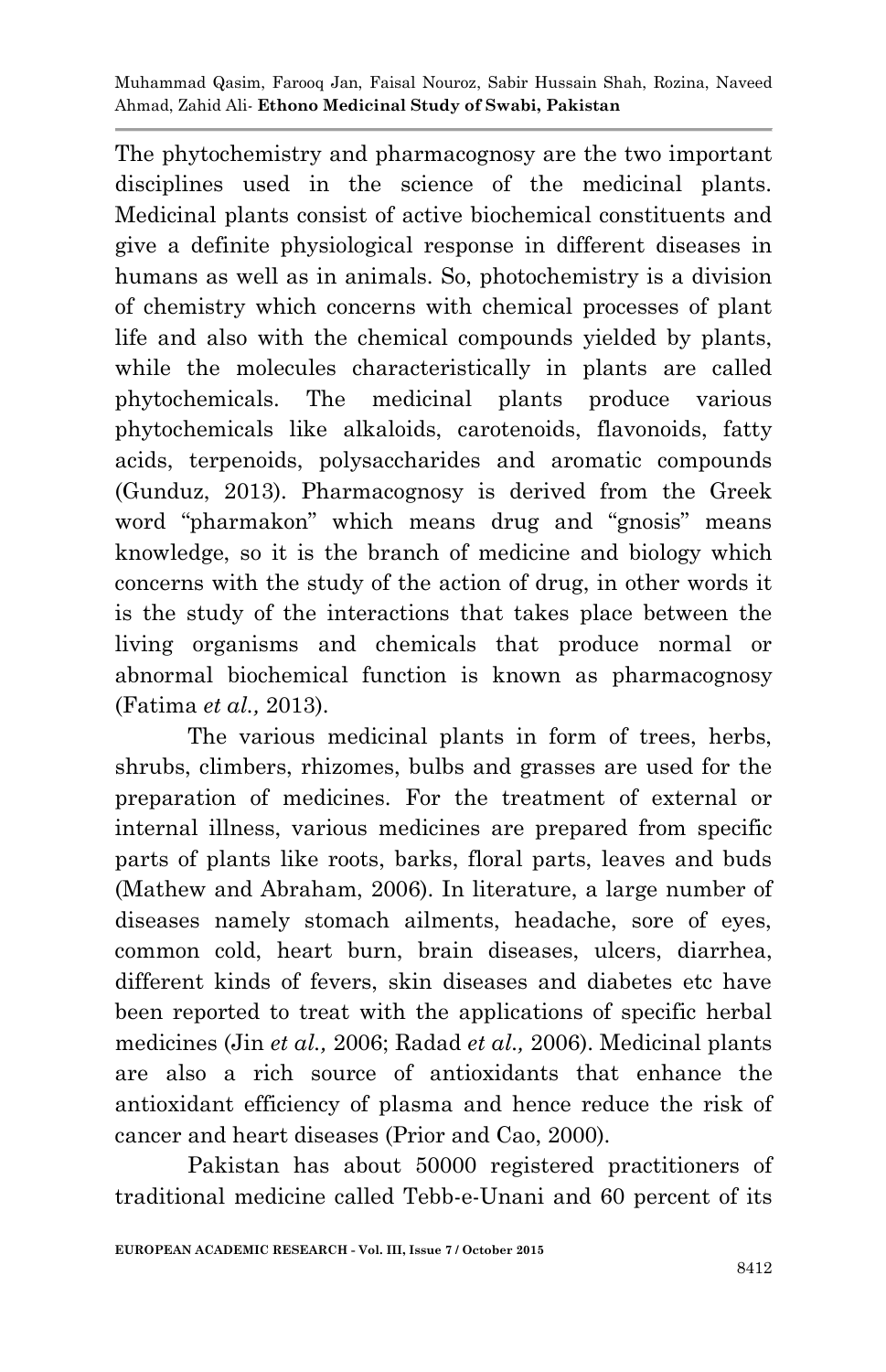population use herbal medicines prescribed by traditional practitioners (Malik *et al.,* 2005). There are many institutions for Tabb Education in Pakistan; some of these are Hamdard Medical College for Tabb, Qarshi Medical College for Tabb, Falkon Medical College for Tabb. These institutions are registered from National Council for Tabb. Swabi has huge and attractive mountains that lie on north side and it is present between two rivers i.e. Indus River and Kabul River of Pakistan. There are a large number of medicinal plants that naturally grow in region Swabi of Pakistan i.e. *Acacia arabica, Acacia modesta, Allium sativum, Aloe vera, Amaranthus spinosus, Bauhinia varigata, Cannabis sativa, Capsella bursa, Chenopodium album, Cichorium intybus L., Citrus medica, Convolvulus arvensis, Coriandrum sativum, Cuscuta reflexa, Cypperus rotundus, Datura strmonium, Eucalyptus lanceolata, Eugenia janbolana, Euphorbia helioscopia, Fagonia critica, Ficus carica, Foeniculum vulgare, Fumairia perviflora, Hibiscus esculentus, Hibiscus rosa-sinensis etc.* 

It has been expected that 80% of population of developing countries depend upon the conventional medicines (WHO, 2000). But with the passage of time, the popularity and demand of these medicinal plants has been increasing in both developed and under-developing countries of the world due to the reason that natural products have less negative effects, being non-narcotic and available to poor people at very low cost (Shariff *et al.,* 2006). Keeping in view the health benefits of medicinal plants, the present study was conducted in order to find out the chemical constituents and medicinal uses of selected plants of District Swabi, Pakistan. Therefore, we first time report an evaluation of 24 selected species of district Swabi, Pakistan for phytochemical properties along with their taxonomic nature.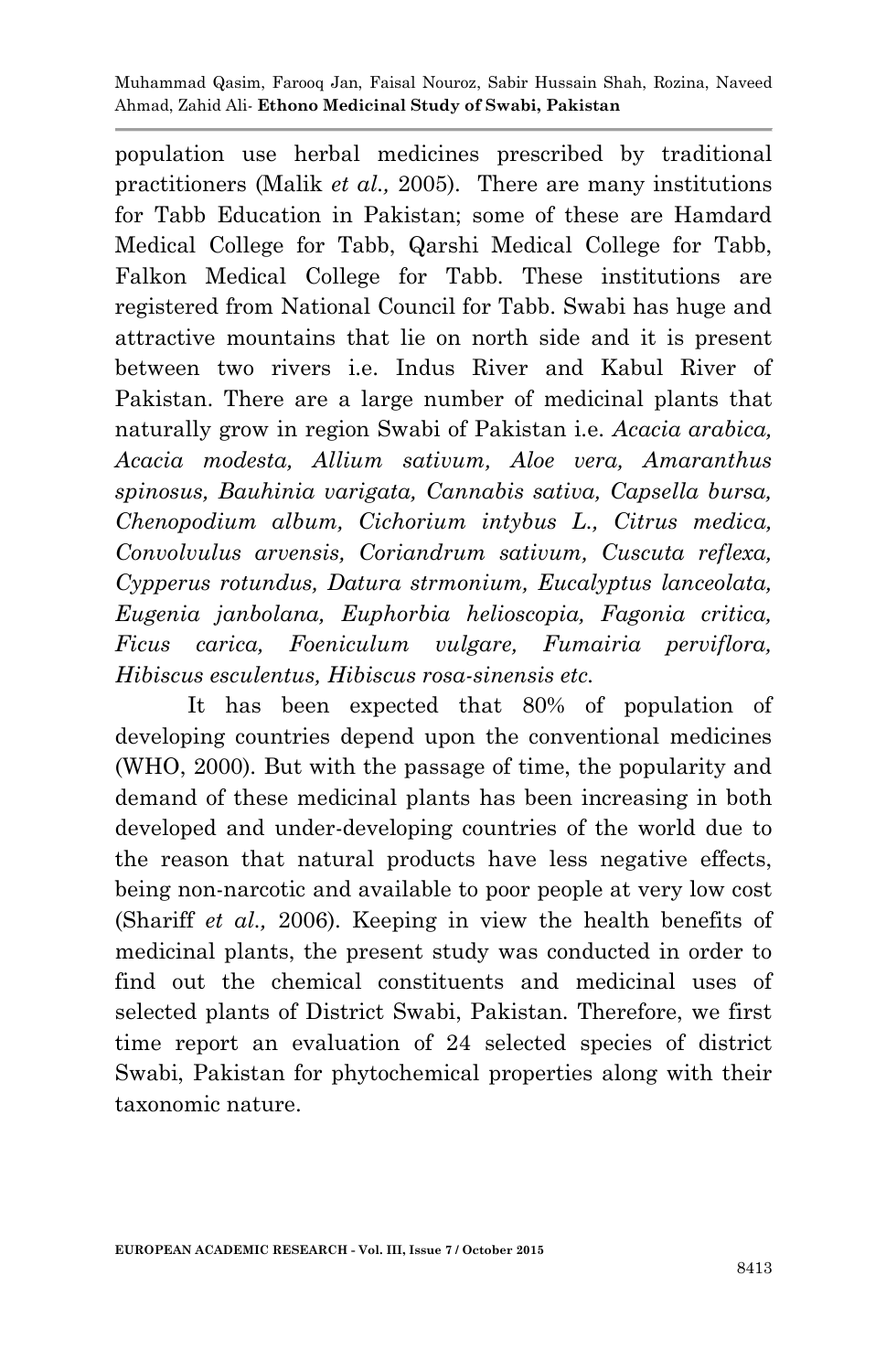## **MATERIALS AND METHODS**

This research study was conducted in diverse areas of district Swabi, while taxonomic and chemical constituent study was carried out at laboratory of plant taxonomy, Abdul Wali Khan University, Mardan Khyber Pakhtunkhwa-Pakistan.

*Medicinal plants survey***:** After thorough study of literature, the study trips were planned keeping in mind the blooming period of medicinal plants. Two different methods were followed during fields. In first method, observations were kept, while visiting different localities. In second method of questionnaire, study visits were made in different villages to conduct interviews with herbal physicians, local inhabitants, timber dealers and drug dealers to gain the information about the different medicinal plants. Elder persons and local Hakims were given preference because they knew well the actual uses of medicinal plants in their folk knowledge. The local names, local uses, economic importance and other relevant information were collected by interviewing and questionnaire forms filling. The questions about uses of plants, rate of utilization, availability and their market values were also discussed with local people. The information about medicinal plants was also collected via literature survey and common observations.

*Collection of medicinal plants***:** The first trip was arranged to the plain areas of Swabi including Tarakai, Dagai, Ismaila, Zeda and Topai. Another trip was arranged to hilly areas of Swabi including Sheraghund Hills, Naranje Hills and Shah Mansur Hills (Figure 1). During the medicinal plants collection 3-5 specimens per plant were collected and captured their photographs. Some dried parts of the medicinal plants were also collected from Pansari shops.

*Medicinal plants preservation***:** After the medicinal plants collection, they were properly set on blotting papers and old newspaper for absorbing moisture in order to avoid plants spoilage, attack of fungi and rotting. The newspapers were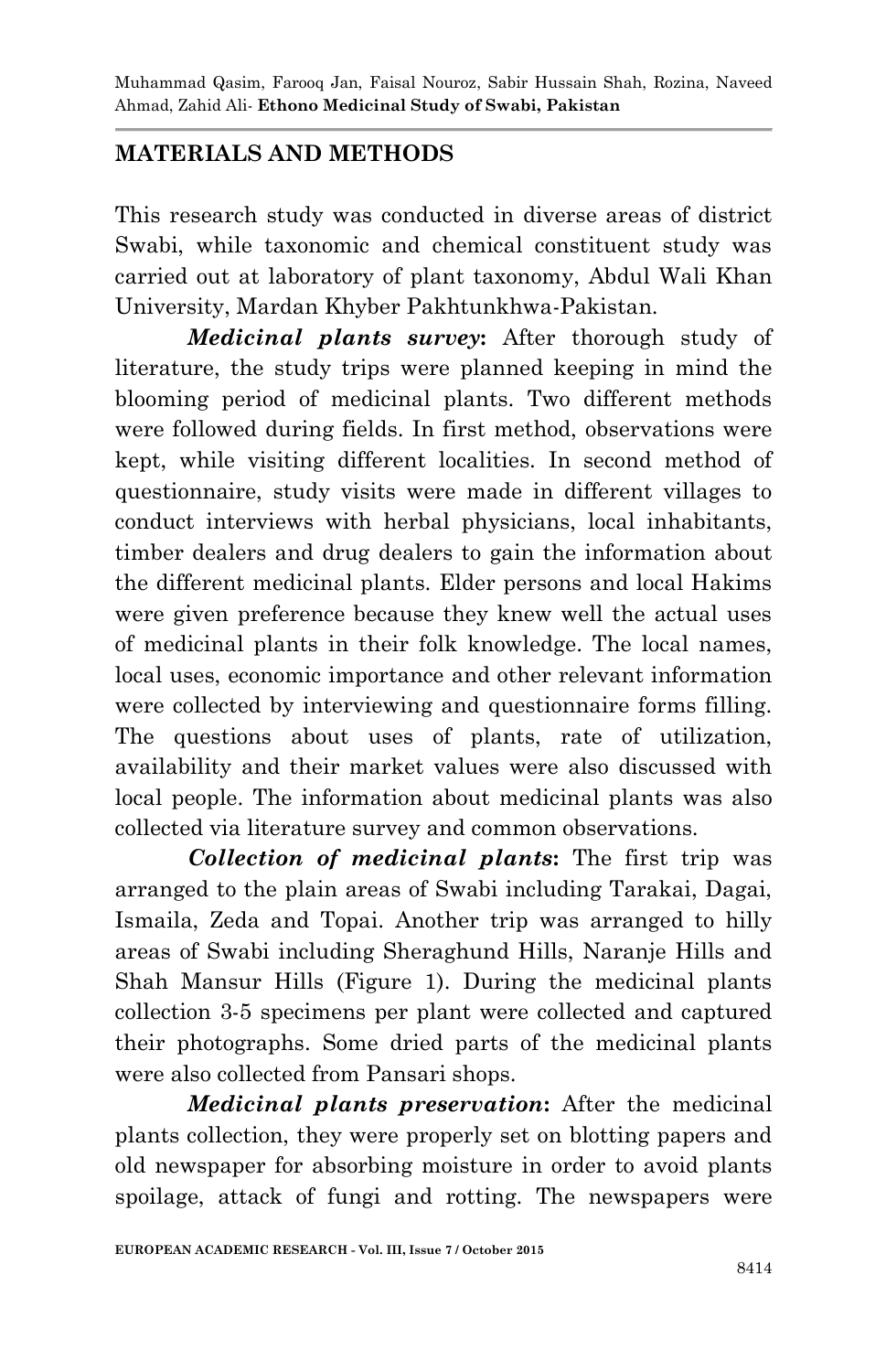changed after every 24 hours. The plants were dried and made them moisture free by this process for twenty days. The plants were also sprayed with fungicides  $(2\% \text{ HgCl}_2 \text{ dissolved in})$ ethanol) in order to prevent the fungal attack. This process was completed in two months. Subsequently, the preserved plants were mounted on stranded herbarium sheets for conducting taxonomic study at laboratory of plant taxonomy, Abdul Wali Khan University, Mardan Khyber Pakhtunkhwa-Pakistan.



**Figure1. Map of study sites of hilly and plain areas of Swabi, Pakistan**

## **RESULTS AND DISCUSSION**

The various medicinal plants, trees, herbs, shrubs, climbers, rhizomes, bulbs and grasses are used for the preparation of medicines. The specific parts of the plants have active ingredients such as roots, barks, floral parts, leaves and buds that play medicinal roles in various diseases. The stomach ailments, headache, sore of eyes, common cold, heart burn, brain diseases, ulcers, diarrhea, malaria, skin diseases, diabetes many other diseases are treated by herbal medicines. District Swabi consists of two zones; hilly area and plain area. The hilly area is the rich zone of medicinal plants as compared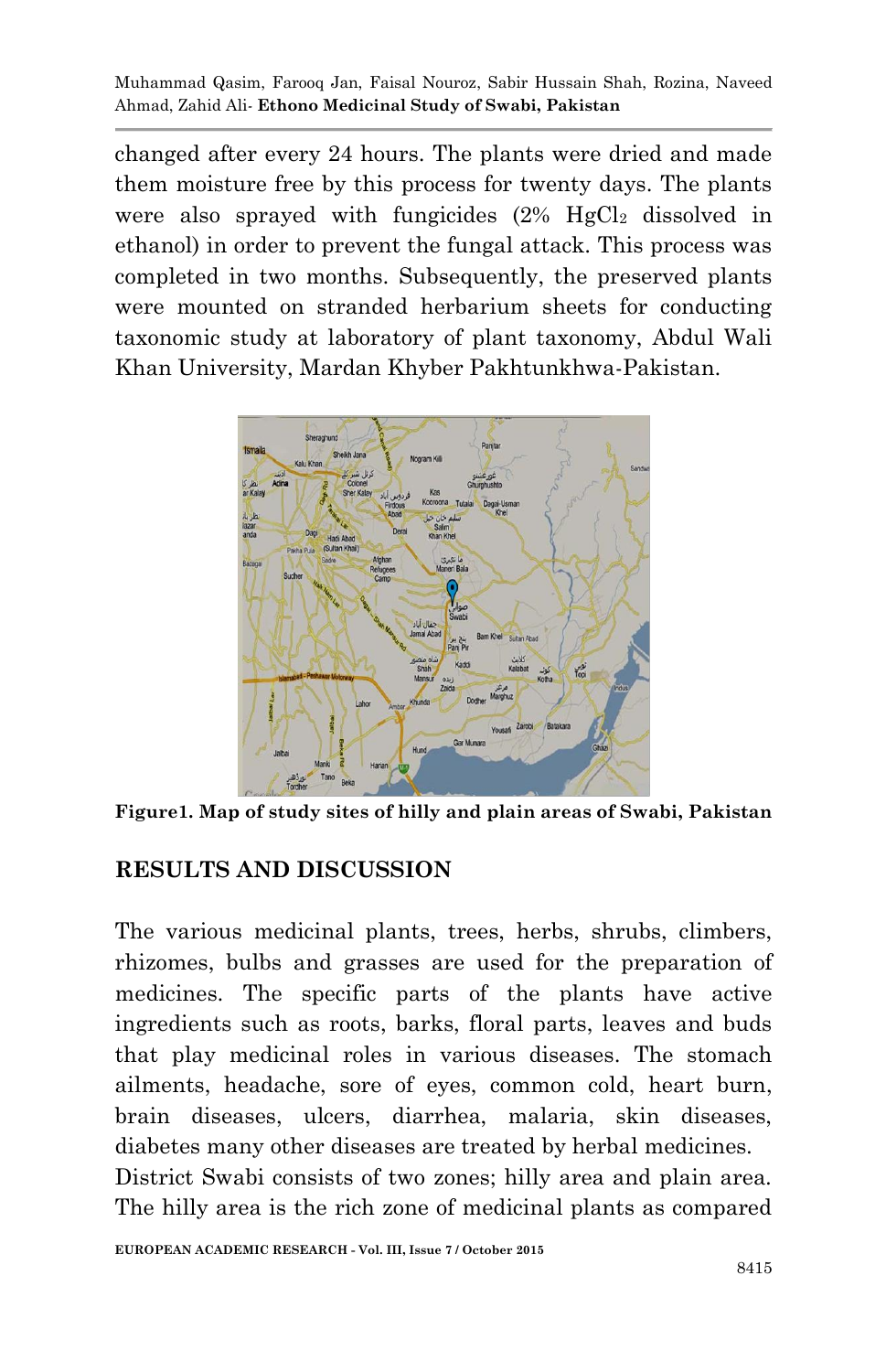to the plain area. The hilly areas of Swabi include Sheraghund Hills, Naranje Hills and Shah Mansur Hills, while plain area includes Tarakai, Dagai, Ismaila, Zeda and Topai. During the field work, plants were collected from both hilly and plain areas (Figure 2; Table 1). The climate of Swabi is extremely hot in summer and very cold in winter. The temperature rises up to 48 °C during June-July, while in November temperature rapidly falls down up to  $-1$  °C. July, August and December are called the months of rainy season because rainfall occurs mostly in these three months. High humidity is being prevailed around the whole year. Due to great variations in climate, a myriad of botanicals are grown in district Swabi. This study of flora for medicinal purposes provides us knowledge about local names, genus and species names, chemical constituents of twenty-four plants belonging to 18 families (Table 1; Figure 2). The ethno medicinal study reveals the multiple uses of the reported medicinal plants for curing various diseases. For example, *Acacia arabica* is used to provide a smooth coat over swellings, digestive, urinary and respiratory tract. It is also useful for coughs, sore throat, fistulas, hemorrhoids, bleeding, catarrh, eyewash, skin disorders, dysentery, as an antioxidant and anticancerous. Its bark is used in diarrhea, dyscentery, astiringent and also used as a tan. Its gum on the bark is used in the preparation of the mucilage which is use for diabetes. *Acacia modesta*'s gum is useful for restorative, stimulant, sexual tonic, pain killer especially backache, while its ash is used in chew/snuff preparation. *Allium sativum* is used in cholera, for control of hypertension, to kill intestinal worms. It is beneficial in removing pains especially in arthritis, sciatica and chest pain. It is used to kill string bites. The juice of this plant removes ear pain, chronic asthma, coughs and improves vision of eyes. It is an excellent anti-infectious agent and is helpful in reducing microbial infection. It acts as a remedy to prevent gagerine. It increases sperm counts and regains vigor after debility. It also helps in removing menstrual problems. *Aloe*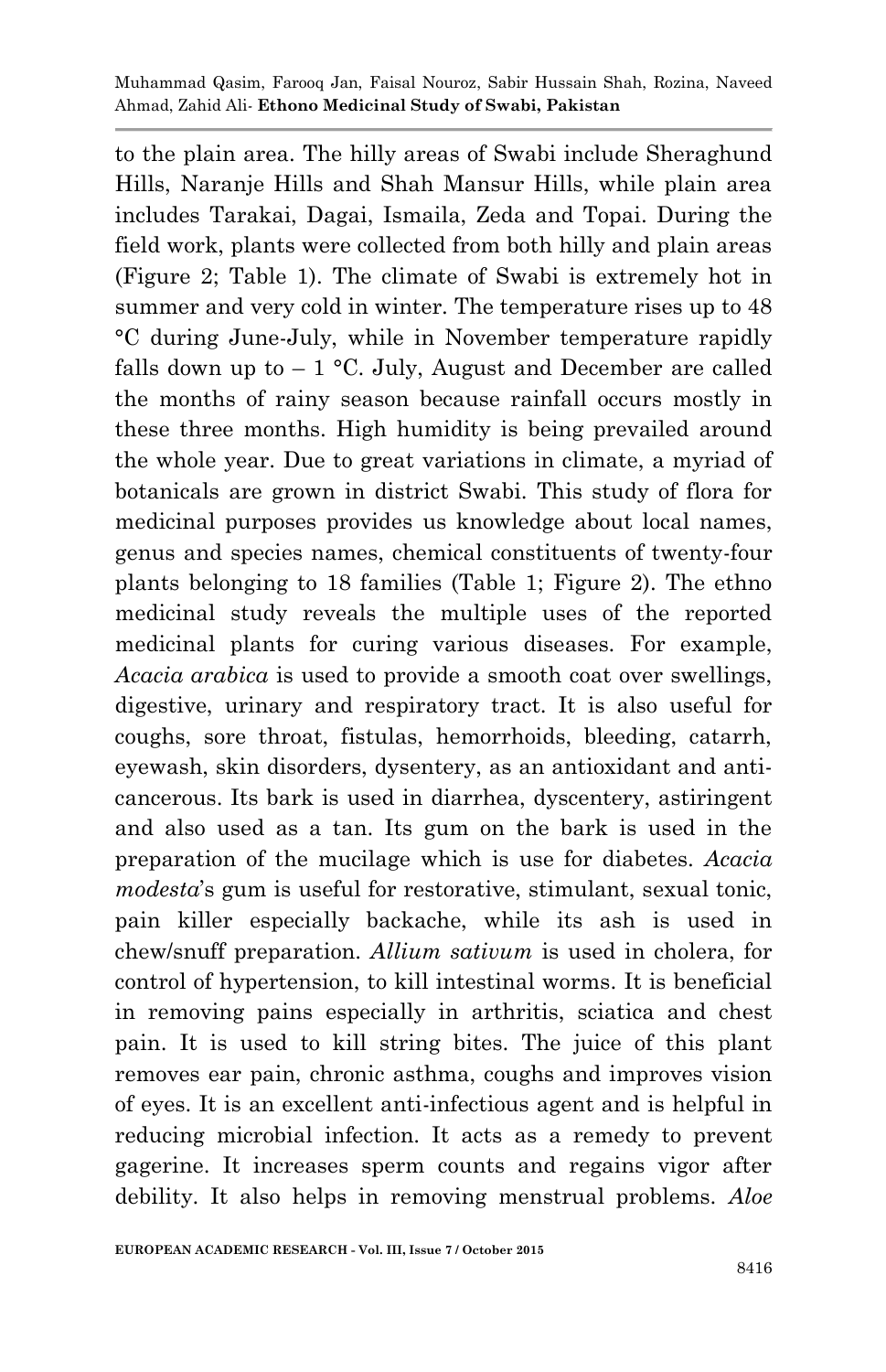*vera* has healing property and its oral and topical use has been found to heal any kind of wound, burn and it speeds up the recovery time in case of surgery. It is used in the treatment of liver diseases and used as aperients. *Amaranthus spinosus* have antioxidant, anti-malarial, analgesic, immunomodulatory, antiprotozoal, anti-inflammatory properties. Its roots act as stringent and diuretic especially for colic and eczema. *Bauhinia variegata* acts as a remedy in skin problem especially skin discoloration and also in bluntness. Its bark acts as anti-fever, bleeding piles, anthelmintic, stimulant, while pasting of bark removes skin ailments and scrofula. *Cannabis sativa* exudes act as stimulant, analgesic, antispasmodic, diuretic and acronarcotic poison for vomiting, anorexia, weight loss, spasticity and painful conditions (neurogenic pain). *Capsella bursa* is used for internal and external bleeding, diarrhea. It is antiseptic, brings urination, lowers the high blood pressure. Its seeds are stimulant, astringent, antiscorbic and act as a source for blood vessels to contract, loosen up or expand *Chenopodium album* is used for peptic ulcer, intestinal worms, dyspepsia, flatulence, urinary retention, kidney diseases, hepatitis, quenches the thirst, laxative, diuretic, aparient, anthelmintic and acts as a sexual stimulant. *Cichorium intybus* is used in hepatitis, diuretic, refrigerant, astringent, appetizer, hypoglycaemic. It has tonic effect upon the liver and digestive tract, fevers and vomiting. Its roots and leaves are appetizer, cholagogue, depurative, hypoglycaemic and laxative; the root has been confirmed to treat jaundice, liver swelling, gout and rheumatism. *Citrus medica* is used in hepatitis, increase the bile secretion, promote digestion, diuretic, refrigerant, astringent. The essential oil has been found as an antibiotic. The mixture of citrus juice and wine was found as remedy to poison. *Convolvulus arvensis* increases flow of bile and its discharge from the body. It is also urine-inducing, laxative and strongly purgative. A tea made from the flowers is laxative and is also used in the treatment of fevers, wounds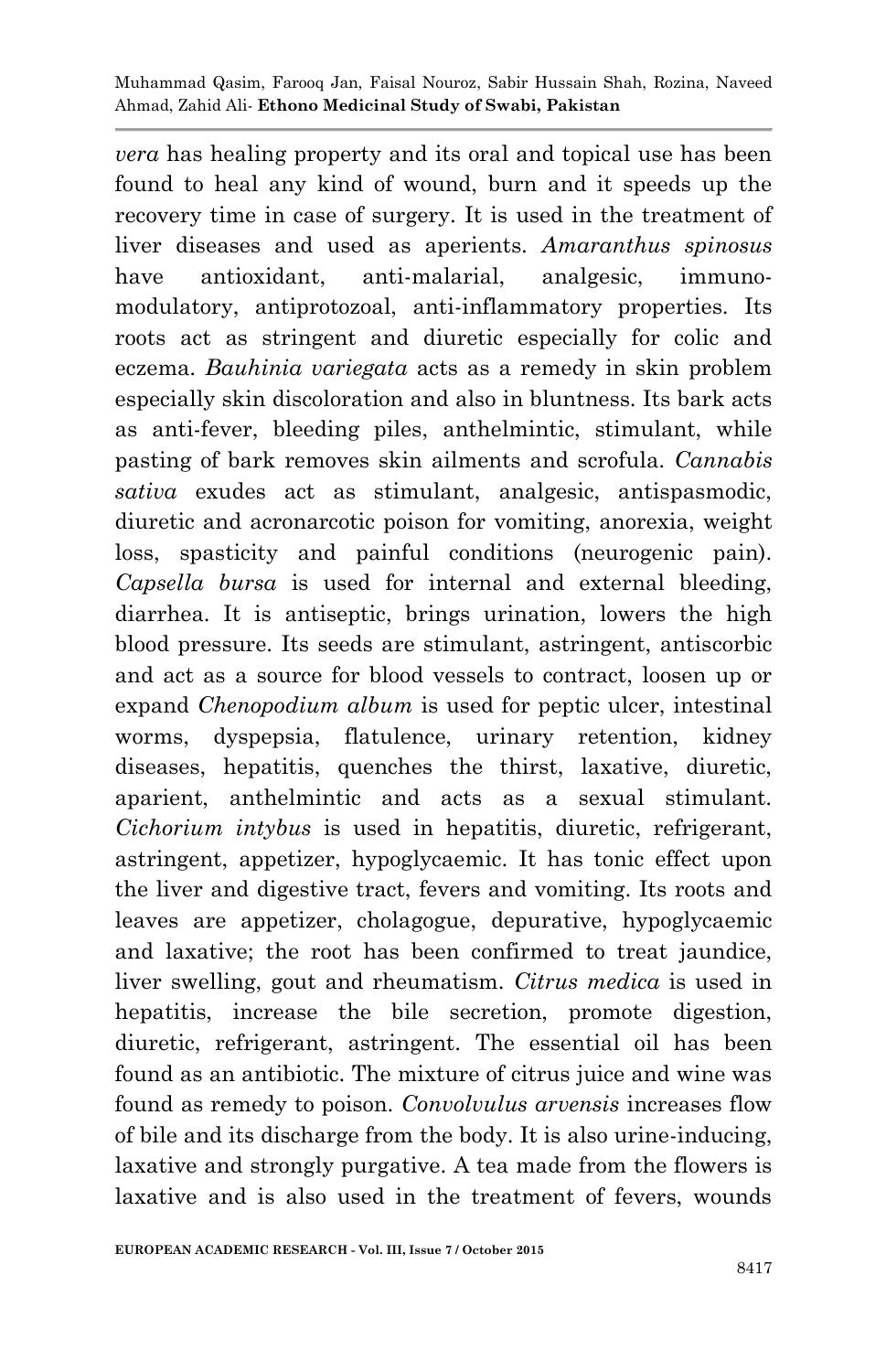healing, antiellergic. *Coriandrum sativum* oil is used to refresh and uplift the mind and also used as stimulant. It is carminative, refrigerant, aphrodistic and helps for mental tiredness, serious headache, nervousness. It removes neurasthenic and rheumatic pain and its roots are helpful in treating bilious disorders. It is purgative, blood purifier, good for brain, used. It has been utilized in Ayurvedic medicine to remove the problems of urinating and jaundice. It is also anticough. *Cyperus rotundus'*s root is acrid, anthelmintic and is used in treating fever, leprosy and dysentery. It is also helpful in removing stomach pain, epilepsy, opthalmia, emmenagogue, diaphoretic, dyspepsia, urinary concretions. *Datura stramonium* is poisonous in nature; it is used as sedatives, antiasthmatic, anodyne, antispasmodic. Large doses may cause death, smaller doses cause varying symptoms like thirst, impaired vision, flushed skin leading to convulsions and coma. Its leaves are smoked with tobacco for asthma. *Eucalyptus camaldulensis* is pain-killer; antiseptic, harsh, red gum from eucalyptus is a traditional remedy for cold, stomach pain. It is anti-coughs and is helpful in diarrhea, dysentery, bleeding, spasm and wounds. *Eugenia jambolana* bark is used as mouthwash for ulceration and gum. Its seeds are used as a remedy in diabetes as they contain glucoside jambuline which has the power of preventing the pathological conversion of starch into sugar. Fresh juice of the leaves is very effective for bloody dysentery. *Euphorbia helioscopia* is hydragogue, cathartic and its roots are anthelmintic, its seeds are used in cholera, neuralgia, rheumatism, purgative and warts, while its stem is used for constipation. *Fagonia arabica* is antibilious, antiviral, antibacterial, anticancer and antimicrobial. It is used as prophylactic against smallpox in children. *Ficus carica* is used for the treatment of cancer, demulcent, digestive, emollient, galactogogue, pectoral, stomachic. Its fruit is used as laxative in constipation, for cough and throat infections. *Foeniculum vulgare* is used in digestion, healthy for losing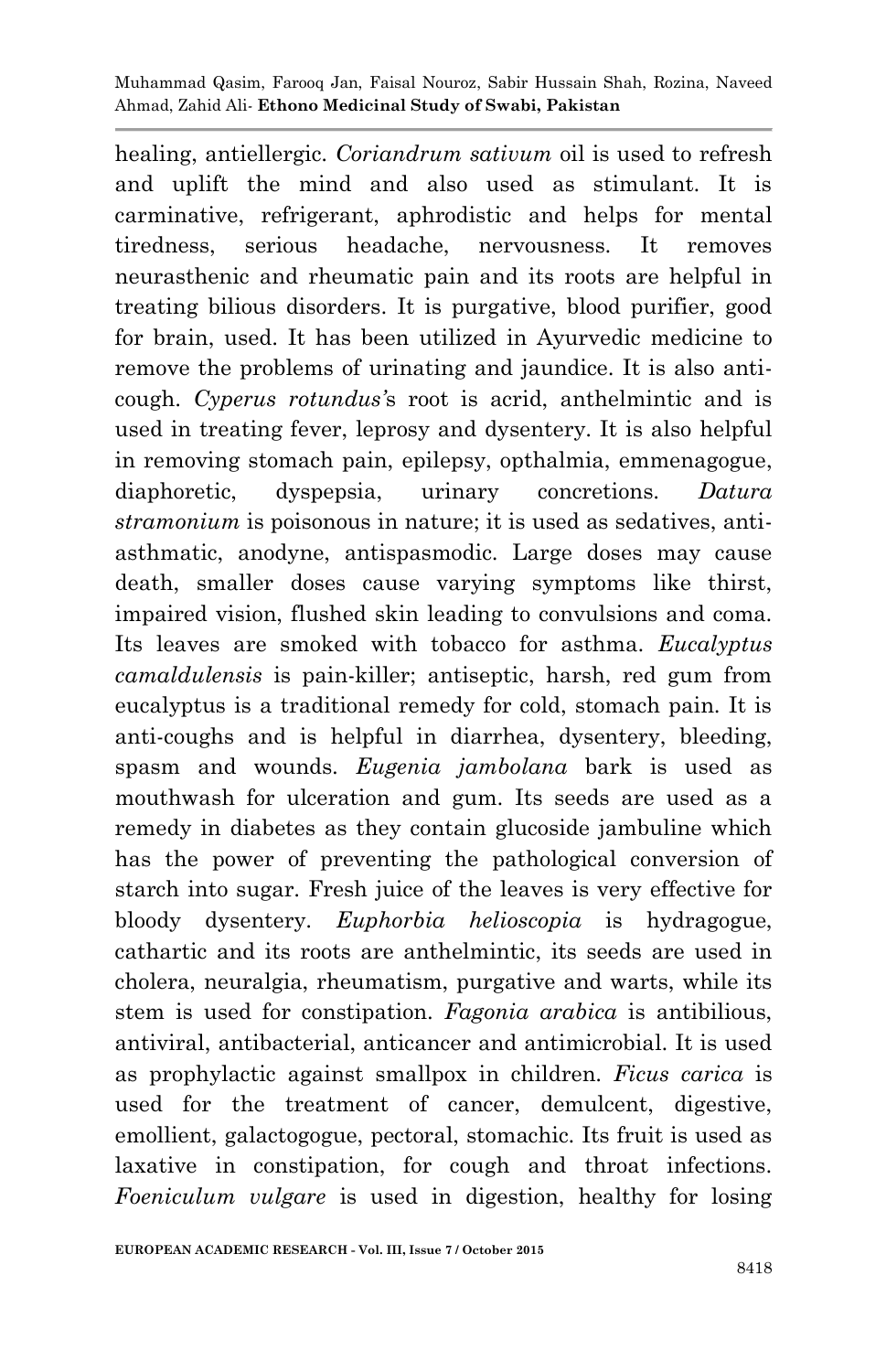weight, detoxifier, increasing metabolism, indigestion and helps with morning illness and bloating. *Fumaria parviflora* is used in anthelmintic, aperient, alterative, syphilis, scrofula, leprosy, use for fever, laxative, diuretic, diaphoretic, constipation, febrifuge, skin disease and blood purifications. *Hibiscus esculentus* is demulcent, mucilaginous, and the leaves are said to make an excellent emollient, laxative. Okra treats lung inflammation, intestinal tract, asthma, and irritable bowel. *Hibiscus rosa-sinensis* is antibacterial, acerbic, soporific and tonic. Its parts which have medicinal properties are leaves, seeds and mature calyces which show diuretic and antiscorbutic potentials. Fruit is antiscorbutic. Roots are bitter having aperitive and tonic properties. Leaves are local remedy for soothing cough. The extract of flower can be used in liver disorders, lowering high blood pressure and lowering cholesterol level in blood serum. It is anti-stomachic, breathing and nerves problems.

There is no scientific method for collection and preparation of medicinal plants in local areas of Swabi. However, in first step, the plant is selected and then medicinal part of the plant is collected. In second step, the collected part is preserved properly to prevent deterioration (destruction of plant by fungus etc). Subsequently, the collected part is dried properly, grind and at last the dosage form is selected depending upon the medicinal properties of that plant. The dosage figure may be in the form of syrup, capsule, medicated wines tablets and creams etc.

In light of these surveys to different locations of Swabi, we suggest that there is a dire need to devise new policy for the improvement of medicinal plants. Government should launch different agricultural extension programs regarding medicinal plants. The awareness should be made among local people of Swabi, so that they can easily understand and equipped with day-today knowledge regarding medicinal plants. Some more surveys must be arranged in district Swabi in order to create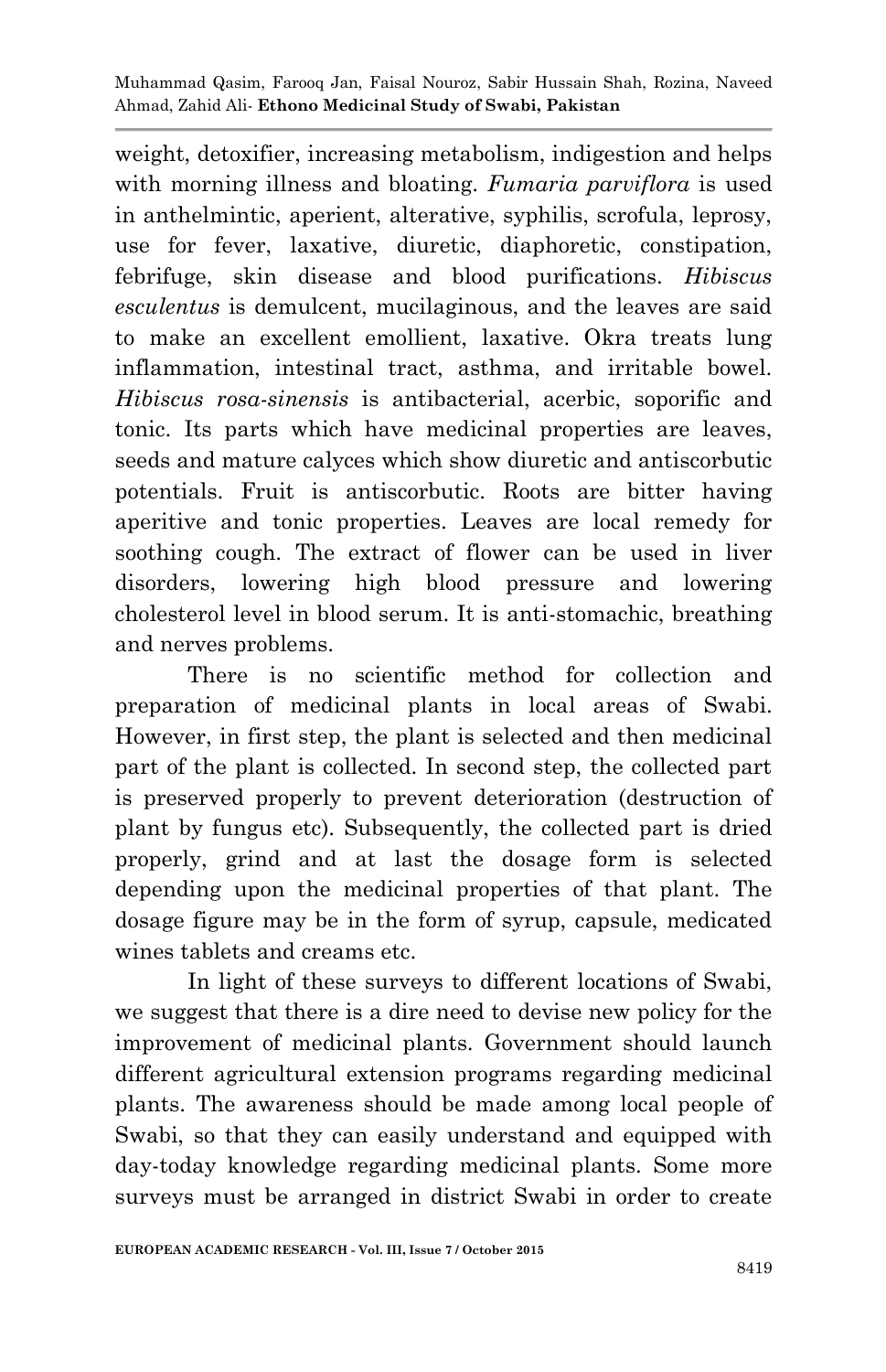awareness among local people for the conservation of indigenous plants. The government should encourage and educate local people especially farmers and Hakeems relating to medicinal plants. Educational institutes of medicinal plants in the country should be opened which can be a great source of consciousness among people because at some times the local people take overgrazing, and cut the whole plant only for single branch. Moreover, marketing system of medicinal plants is very poor in the country which can be improved by taking the initiatives.

## **CONCLUSION**:

The present study indicated that majority of pastoral community of Swabi relied on medicinal plants in various human ailments. It might be due to the reason that herbal treatment is cost effective, safe and free from any side effect. The village elders, local healers and farmers had sufficient knowledge about medicinal plants identification and their medicinal uses. Now the need of the hour is that efforts should be made to explore knowledge about the proper usage of medicinal herbs in order to get relief from dangerous diseases. There are some serious threats such as overexploitation, habitats loss and very poor seed germination that are causing evanesce of these plants from the earth. Therefore, attempts must be done by *in situ* or *ex-situ* and by *in vitro* techniques in order to conserve these beneficial plant species that are used to cure harmful diseases.

## **Table 1. Ethno-medicinal study of selected plants from Swabi, Pakistan**

| <b>Botanical</b>  | Local  | Biochemistry of medicinal plants                                                                                        | Uses                                                               |
|-------------------|--------|-------------------------------------------------------------------------------------------------------------------------|--------------------------------------------------------------------|
| name              | name   |                                                                                                                         |                                                                    |
| Acacia<br>arabica | Kikar  | Arabic acid, Caumarin, Benzoic acid, Flavonoids,<br>Gallic acid, Chlorogenic acid, Tannin, Salicylic acid<br>Linamarin. | Useful<br>for<br>digestive.<br>urinary and respiratory<br>problems |
|                   |        |                                                                                                                         |                                                                    |
| Acacia<br>modesta | Palusa | Fatty acids, Non-protein amino acids, Alkaloids,<br>Terpenes, Cyanogenic glycosides, Cyclitols and                      | for<br>Gum<br>useful<br>is<br>stimulant.<br>restorative.           |

**EUROPEAN ACADEMIC RESEARCH - Vol. III, Issue 7 / October 2015**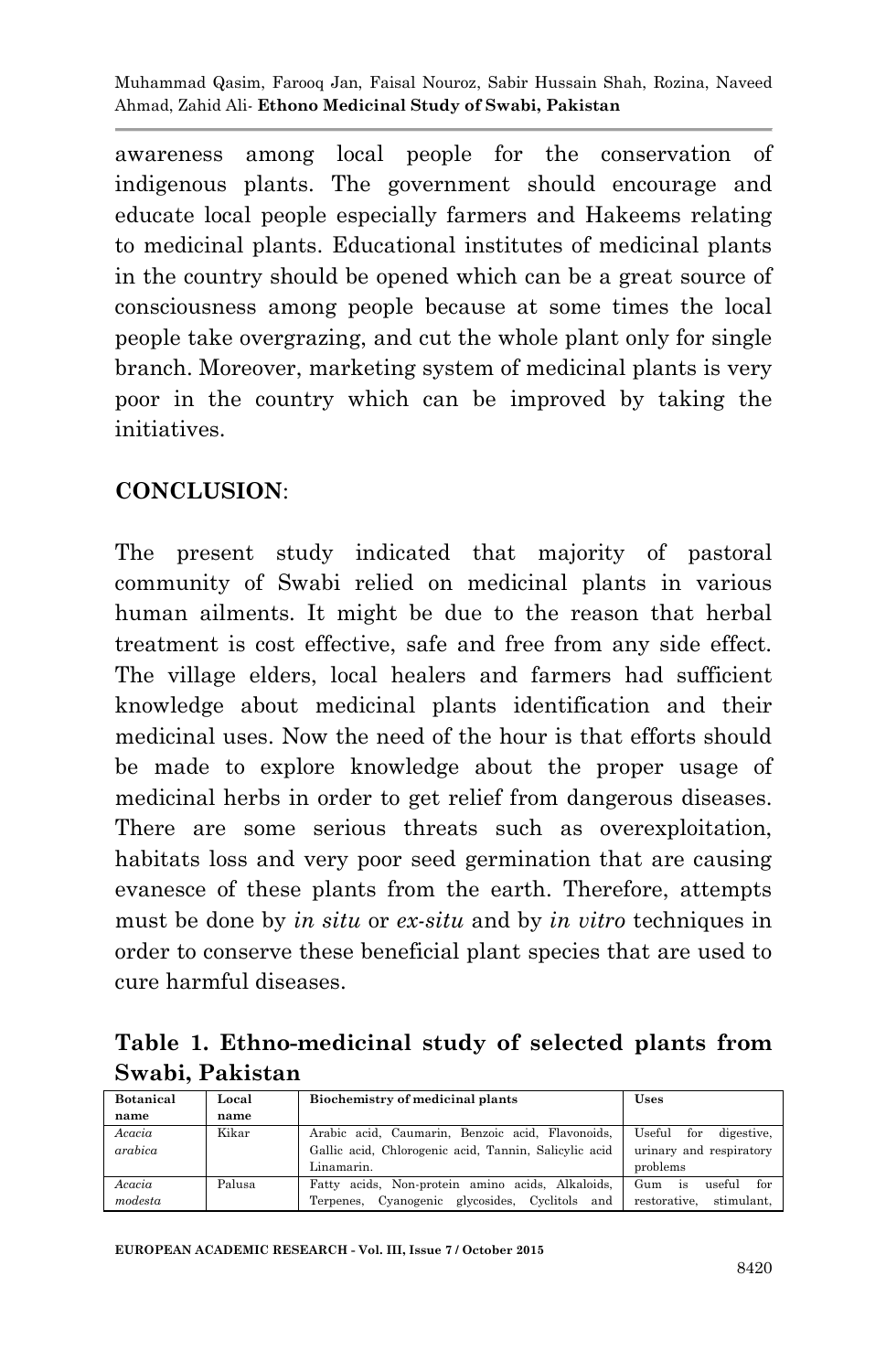|                             |             | Fluoroacetate                                                                                                                                                                                                                                 | sexual tonic and pain<br>killer<br>especially<br>backache                                                                                  |
|-----------------------------|-------------|-----------------------------------------------------------------------------------------------------------------------------------------------------------------------------------------------------------------------------------------------|--------------------------------------------------------------------------------------------------------------------------------------------|
| Allium<br>sativum           | Lihsen/Uga  | Allicin, Flavonoids, Diallyl sulphate, Diallyl disulfide,<br>Alliin, Ajoene, Epinephrine, Phyocidin, Phytonides,<br>Ascorbic<br>acid,<br>Sapogenin,<br>Selenium,<br>Steroid,<br>Sitosterol, Glycosides, Allyl propyl disulfide                | Useful<br>for<br>cholera,<br>hypertension,<br>chronic<br>cough, asthma and to<br>kill intestinal worms                                     |
| Aloe vera                   | Kenvar      | of<br>alkaloid.<br>Traces<br>Aloin,<br>Triglyceride<br>Glucommannans,<br>Salicylic<br>acid,<br>Steroids,<br>Isobarbelion, Resin, Amino acids, Gum, Uronic acid,<br>Chrycophanic acid, Barbaloin and Ribonucleic acid                          | Have healing properties<br>and facilitates healing<br>of any kind of skin<br>wound                                                         |
| Amaranthus<br>spinosus      | Chalvere    | Amaranthine, Isoamaranthine, Potassium nitrate,<br>Hydrocyanic acid, Valine, Serine, Vitamin-B, B2 & C,<br>Alanine, Campesterol, Nicotinic, Oleic, Palmatic,<br>Linolic & Stearic acid                                                        | Have antioxidant, anti-<br>malarial<br>and<br>anti-<br>inflammatory properties                                                             |
| Bauhinia<br>variegata       | Kachnar     | Tannic acid, Fatty oil, Glucose, Fibre, Flavonoids,<br>Quercetin, Rutin, Quercetrin, Apigenin, Apigenin 7-<br>O-glucoside, Flavanone, Linolenic acid                                                                                          | Helpful<br>in<br>managing<br>skin<br>discoloration,<br>baldness and bilious.                                                               |
| Cannabis<br>sativa          | Bahng       | Cannabionol, Tetrahydrocannabitriol, Cannabidiolic<br>acid, Cannabidiol, Cannabigerol, Cannabine, Cannin-<br>Pseudo cannabinol, Cannabigerolic acid,<br>resin,<br>Cannabichromene, Cannabichromenic acid, Choline,<br>Trigonelline, Muscarine | Exudes are used as<br>stimulant,<br>analgesic,<br>antispasmodic<br>and<br>acronarcotic poison for<br>vomiting, anorexia and<br>weight loss |
| Capsella<br>$_{bursa}$      | Chambraka   | Protein, Fat, Carbohydrate, Fatty oil, Amino acid,<br>Arginine, Aspartic acid, Cysteine, Fatty oil, Inosetol,<br>Malic, Citric, Tannic, Thyocynic, Tartaric, Bursenic<br>acids, vitamin C                                                     | Useful for internal and<br>external<br>bleeding,<br>diarrhea and reduces<br>high blood pressure                                            |
| Chenopodium<br>album        | Bathu       | Saponins, Cholin, Lanolinic<br>acid,<br>Albuminoids,<br>Chenopodin, Betalin, Ascaridole                                                                                                                                                       | Useful for peptic ulcer,<br>intestinal<br>worms,<br>dyspepsia                                                                              |
| Cichorium<br>intybus        | Kasni       | Sugar, Alpha-Amyrin, Taraxerone, Baurenyl acetate<br>Beta-sitosterol                                                                                                                                                                          | Root is used in jaundice<br>and liver enlargement.                                                                                         |
| Citrus medica               | Lamoon      | Citric acid, Sulphuric acid, Glucose, Linalool,<br>Campene, Calcium, d-x-pinene, d-limonene, Ascorbic<br>acid, Phosphorus, Citrine                                                                                                            | Citrus<br>medica's<br>essential oil is regarded<br>as antibiotic                                                                           |
| Convolvulus<br>arvensis     | Prevate     | Pyrrolidine<br>alkaloids,<br>Convolvuline,<br>Tropane,<br>Alkaloids Tropine, Tropinone, Pseudotropine and<br>Cuscohygrine                                                                                                                     | Urine-inducing,<br>laxative,<br>strongly<br>purgative                                                                                      |
| Coriandrum<br>sativum       | Danyaan     | Linalool,<br>Geranyl acetate,<br>Aromatic acids,<br>$Y -$<br>terpinene, Cineole, Cymene, Terpineol, Dipentene,<br>Phellandrene, Pinene, Terpinolene                                                                                           | Helpful for alleviating<br>rheumatism<br>and<br>arthritis pain                                                                             |
| Cyperus<br>rotundus         | Dila        | Tannins, Saponins, Carbohydrates, Sesquiterpene,<br>Alkaloids, Rotundine, Minerals and vitamins.                                                                                                                                              | acts<br>Root<br>$_{\rm as}$<br>local<br>remedy<br>for<br>leprosy,<br>indigestion<br>and<br>biliousness. It is anti-<br>fever               |
| Datura<br>stramonium        | Datura      | Hyoscyamine, Tropane, Scopolamine, Atropine and<br>Malic acid, Potassium nitrate,                                                                                                                                                             | Useful<br>for<br>sedatives.<br>anti-asthmatic<br>and<br>antispasmodic                                                                      |
| Eucalyptus<br>camaldulensis | Lachi       | Essential oil, 77% of which is cineol, 5-11% tannin,<br>Phellandrene,<br>Cuminal,<br>Aromadendren,<br>Valervlaldehyde, Geraniol, Cymene, Phellandral                                                                                          | Anesthetic,<br>antiseptic.<br>astringent and is used<br>in cold, colic and coughs                                                          |
| Eugenia<br>jambolana        | Jamoo       | Oxalic acid, , Tannin, Beta sitosterol, Elagic acid,<br>Mirisetin, Melic acid, Gallic acid and Aromatic oil<br>Betulenic acid                                                                                                                 | Bark<br>is<br>used<br>as<br>mouthwash<br>for<br>ulceration and gum. Its<br>seeds are used as a<br>remedy in diabetes                       |
| Euphorbia<br>helioscopia    | Peryan doly | Methyl<br>esters,<br>Diterpene<br>polyesters,<br>Terpene<br>compounds                                                                                                                                                                         | Roots are anthelmintic.<br>its seeds are used in<br>cholera, while its stem<br>is used for constipation                                    |
| Fagonia                     | Azghake     | Eryl<br>alcohol,<br>Chinovic acid, Arginine,<br>Glycine,                                                                                                                                                                                      | $_{\rm Used}$<br>as prophylactic                                                                                                           |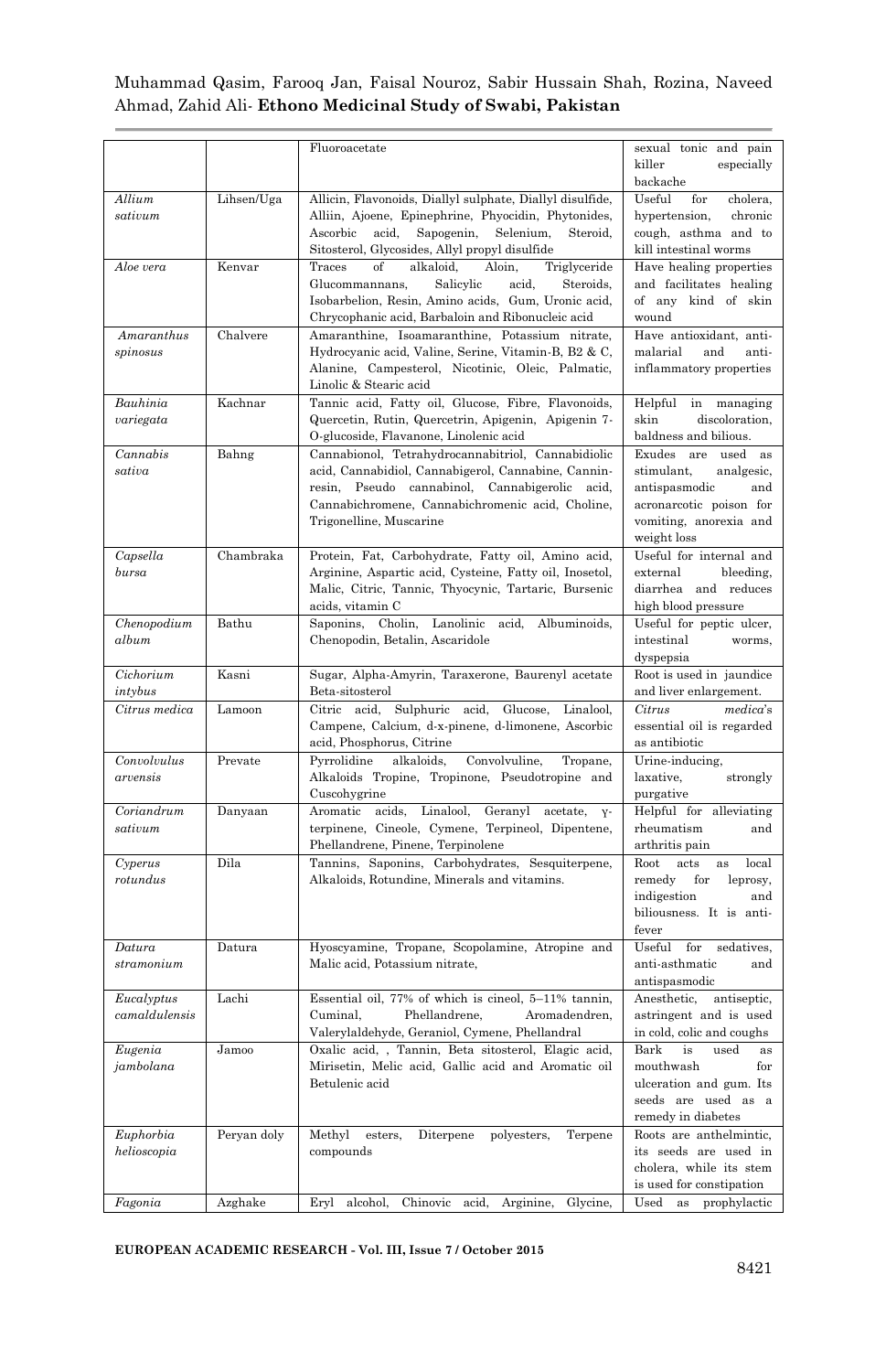| arabica        |              | Leucine, Phenylalanine, Oleanolic acid, Campesterol,  | against<br>smallpox<br>in |
|----------------|--------------|-------------------------------------------------------|---------------------------|
|                |              | Asterol, Harmine, Alanine, Isoleucine and Lysine      | children                  |
| Ficus carica   | Enzar/Injeer | Proteins, Calcium,<br>Phosphorus,<br>Carotene.        | Used for the treatment    |
|                |              | Carbohydrates, Nicotinic acid, Minerals, Riboflavin,  | of cancer and pectoral    |
|                |              | Ascorbic acid and Iron                                |                           |
| Foeniculum     | Kaga/Sump    | Anethole, Phenolic ether, D-fenchone, Keton, Methyl   | Used in digestion and     |
| vulgare        |              | chavicol, Terpinol, Limonene, Estragole, Fatty oil,   | weight loss               |
|                |              | Carbohydrates                                         |                           |
| Fumaria        | Papra        | Rutine, Fumaric acid, Hydroxycinnamic acid            | Used<br>in<br>aperient.   |
| parviflora     |              |                                                       | syphilis, scrofula and    |
|                |              |                                                       | leprosy                   |
| Hibiscus       | Bendi        | Proteins, Myristic acid, Palmitic acid, Stearic acid, | Treats<br>lung            |
| esculentus     |              | Palmitoleic acid, Cellulose, Oleic acid, Lignin,      | inflammation, intestinal  |
|                |              | Linoleic acid and Hemicellulose                       | asthma<br>and<br>tract.   |
|                |              |                                                       | irritable bowel           |
| Hibiscus rosa- | Badsha       | Quercetin-3-diglucoside,<br>Beta-sitosterol,          | Acts as an aphrodisiac,   |
| sinensis       | pasant       | Stigmasterol, Cholesterol,<br>Erogosterol, Citric,    | cholagogue, demulcent,    |
|                |              | Tartaric, Fructose, Glucose, Sucrose, Taraxeryl       | emollient and tonic       |
|                |              | acetate, Campesterol and Oxalic acids                 |                           |



Figure 2. Collection of medicinal plants from hilly and plain areas of Swabi (A) Acacia arabica (B) Acacia modesta (C) Allium sativum (D) Aloe vera **Figure 4. Concerns or medicinal plants from alliy the plan areas of State** (2012) carefied model of Concerns (model (2) *Amazonia spinostic* (5) *Bashinia variental* (6) *Camabia (6) Camabia (6) Camabia (6) Camabia* rosa-sinensis

### **REFERENCES**

Farombi, EO. 2003. African indigenous plants with chemotherapeutic potentials and biotechnological approach to the production of bioactive prophylactic agents. Afric. J. Biotechnol. 2:662-671.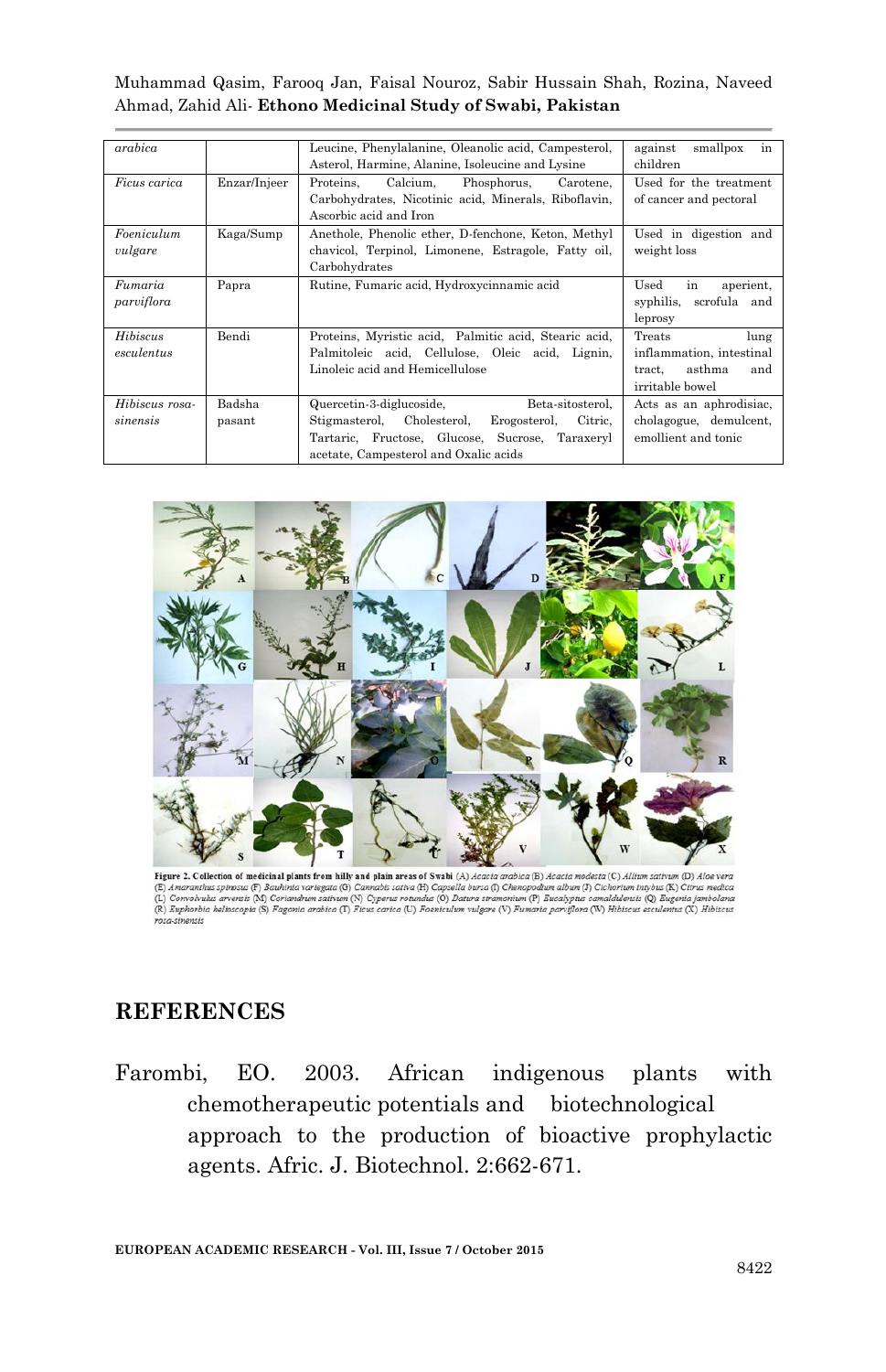- Fatima, T., M.S. Sajid, M. Jawad-ul-Hassan, R.M. Siddique and Z. Iqbal. 2014. Phytomedicinal value of *Moringa oleifera* with special reference to antiparasitics. Pak. J. Agri. Sci. 51(1):251-262.
- Gunduz, K. 2013. Morphological and phytochemical properties of *Mahonia aquifolium* from Turkey. Pak. J. Agri. Sci. 50(3):439-443.
- Jan, S.A., Z.K. Shinwari, A. Zeb, A.T. Khalil and S.H. Shah. 2015. Ethnobotany and research trends in *Trachyspermum ammi* L. (Ajowan); A popular folklore remedy. American-Eurasian J. Agric. & Environ. Sci. 15(1):68-73
- Jin, U., D. Kim, T. Lee, D. Lee, J. Kim, I. Lee and C. Kim. 2006. Herbal formulation, Yukmi-jihang-tang- Jahage, regulates bone resorption by inhibition of phosphorylation mediated by tyrosine kinase Src and cyclooxygenase expression*.* J. Ethnopharmacol. 106:333- 343.
- Karataş, M. and M. Aasim. 2014. Efficient *in vitro* regeneration of medicinal aquatic plant Water Hyssop (*Bacopa monnieri* l. Pennell). Pak. J. Agri. Sci. 51(3):667-672.
- Malik, F., S. Hussain, A.S. Dil, A. Hannan and A.H. Gilani. 2005. Islamic Republic of Pakistan. Chapter 22, In: Ong CK, Bodeker G, Grundy C, Burford G, Shein K, editors. WHO Global Atlas of Traditional, Complementary and Alternative Medicine (Map volume). Geneva : WHO. p. 275-283.
- Mathew, S. and T.E. Abraham. 2006. *In vitro* antioxidant activity and scavenging effect of *Cinnamomum verum*  leaf extract assayed by different methodologies. Food Chem. Toxicol. 44:198-206.
- Mazid, M., T.A. Khanb and F. Mohammada. 2012. Medicinal Plants of Rural India: A Review of Use by Indian Folks. Indo Global J Pharm Sci. 2(3):286-304.